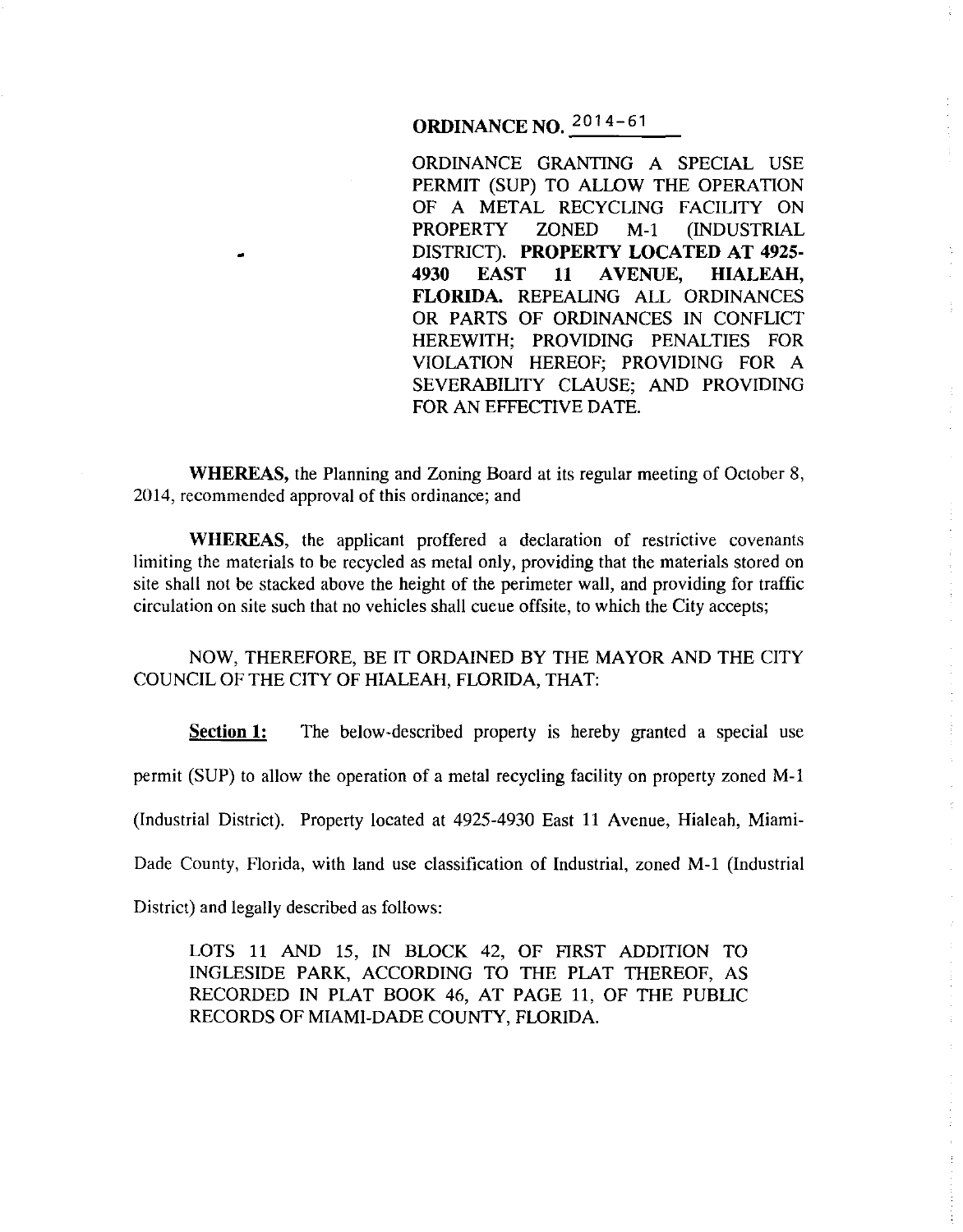#### ORDINANCE NO. 2014-61 Page 2

### **Section 3: Repeal of Ordinances in Conflict.**

All ordinances or parts of ordinances in conflict herewith are hereby repealed to the extent of such conflict.

#### **Section 4: Penalties.**

Every person violating any provision of the Code or any ordinance, rule or regulation adopted or issued in pursuance thereof shall be assessed a civil penalty not to exceed \$500.00 within the discretion of the court or administrative tribunal having jurisdiction. Each act of violation and each day upon which any such violation shall occur shall constitute a separate offense. In addition to the penalty prescribed above, the city may pursue other remedies such as abatement of nuisance, injunctive relief, administrative adjudication and revocation of licenses or permits.

## **Section 5: Additional Penalties upon Violation of the Conditions of** Use **and/or Declaration of Restrictive Covenants.**

Any change of the terms and conditions of the use identified in this ordinance and as provided in the Declaration of Restrictive Covenants, will cause a revocation of the Special Use Permit and of the city occupational license issued in connection herewith and the property shall revert to the zoning classification without the benefit of the special use and associated variances.

Å

#### **Section 6: Severability Clause.**

If any phrase, clause, sentence, paragraph or section of this ordinance shall be declared invalid or unconstitutional by the judgment or decree of a court of competent jurisdiction, such invalidity or unconstitutionality shall not affect any of the remaining phrases, clauses, sentences, paragraphs or sections of this ordinance.